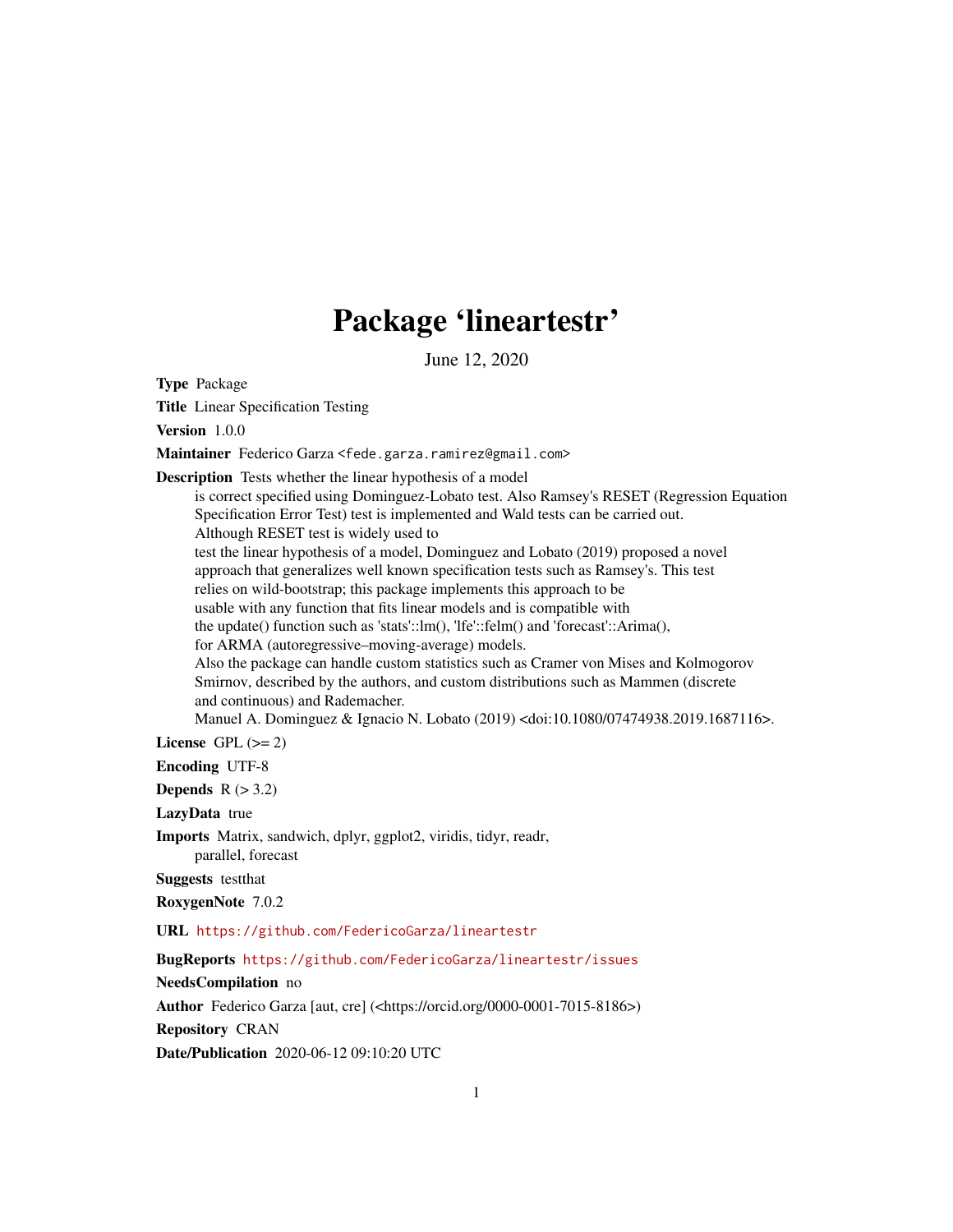### <span id="page-1-0"></span>R topics documented:

|       | $plot_d1_test \dots \dots \dots \dots \dots \dots \dots \dots \dots \dots \dots \dots \dots \dots \dots \dots \dots \dots$ |    |
|-------|----------------------------------------------------------------------------------------------------------------------------|----|
|       |                                                                                                                            |    |
|       |                                                                                                                            |    |
|       |                                                                                                                            |    |
|       |                                                                                                                            |    |
|       |                                                                                                                            |    |
|       |                                                                                                                            |    |
|       |                                                                                                                            |    |
|       |                                                                                                                            |    |
|       |                                                                                                                            |    |
| Index |                                                                                                                            | 10 |

dominguez\_lobato\_test *Tests the specification of a linear model using wild-bootstrap.*

#### Description

Tests the specification of a linear model using wild-bootstrap.

#### Usage

```
dominguez_lobato_test(
 model,
 distribution = "rnorm",
  statistic = "cvm_value",
  times = 300,
 quantiles = c(0.9, 0.95, 0.99),
 verbose = FALSE,
 n\_cores = 1\mathcal{L}
```
#### Arguments

| model        | An existing fit from a model function such as 'lm', 'lfe' and others compatible<br>with 'update'. |
|--------------|---------------------------------------------------------------------------------------------------|
| distribution | Type of noise added to residuals, ej 'rnorm' or 'rrademacher'.                                    |
| statistic    | Type of statistic to be used, can be one of 'cvm_value' or 'kmv_value'.                           |
| times        | Number of bootstrap samples.                                                                      |
| quantiles    | Vector of quantiles to calculate pyalues.                                                         |
| verbose      | TRUE to print each bootstrap iteration.                                                           |
| n_cores      | Number of cores to be used.                                                                       |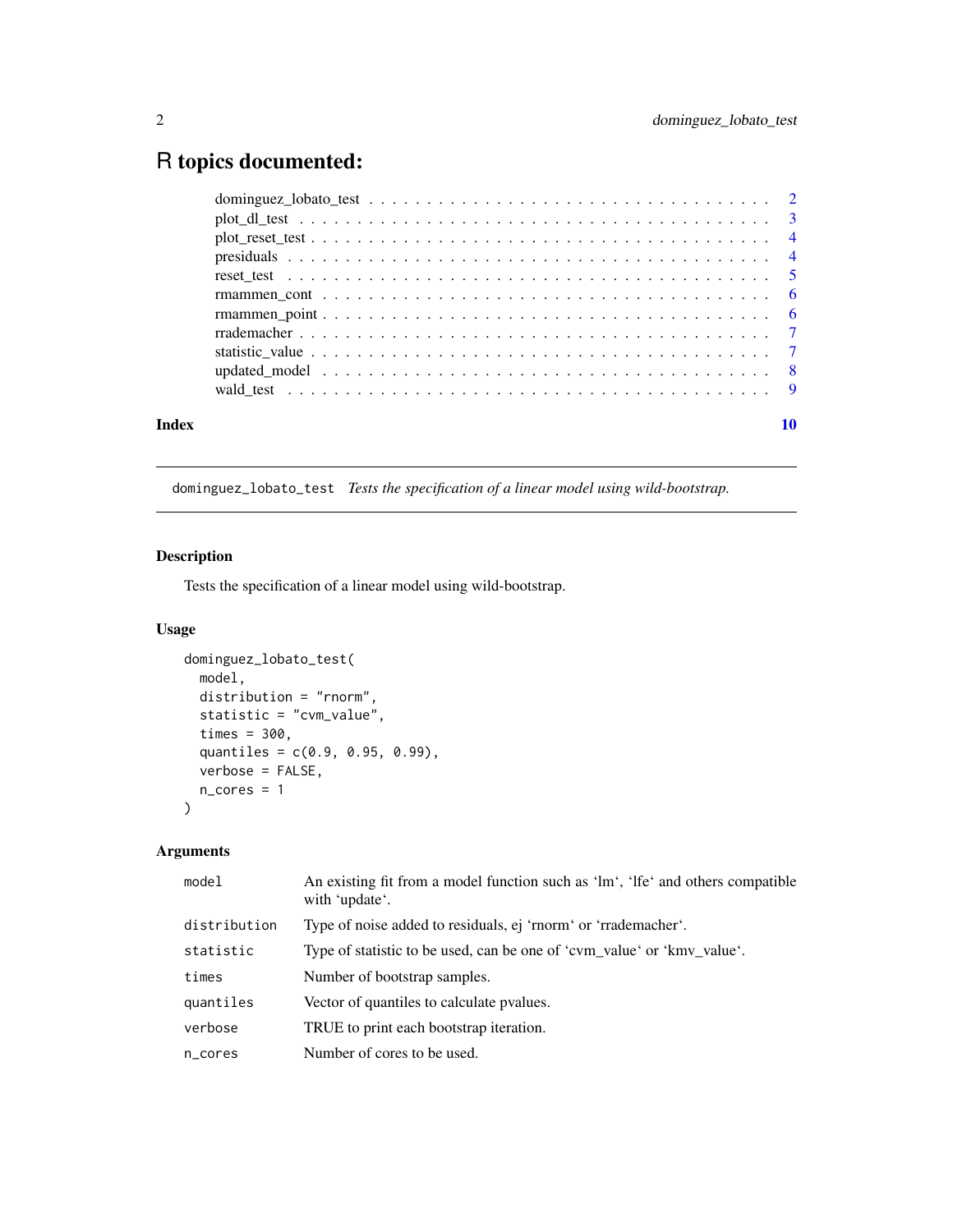#### <span id="page-2-0"></span>plot\_dl\_test 3

#### Value

A list with dataframe results and the ordered values of each bootstrap iteration.

#### References

Manuel A. Dominguez and Ignacio N. Lobato (2019). Specification Testing with Estimated Variables. Econometric Reviews.

#### Examples

```
x \le -1:10 + \text{norm}(10)y \le -1:10model \leq Im(y \sim x)dl_test <- dominguez_lobato_test(model)
dl_test <- dominguez_lobato_test(model, distribution = "rmammen_point", statistic = "kmv_value")
dl_test <- dominguez_lobato_test(model, times = 100)
```
plot\_dl\_test *Plots the Dominguez-Lobato test.*

#### Description

Plots the Dominguez-Lobato test.

#### Usage

plot\_dl\_test(x)

#### Arguments

x An object of class 'dl\_test'.

#### Value

Plot of type ggplot.

```
x \le -1:10y \le -1:10model \leq Im(y \sim x-1)dl_test <- dominguez_lobato_test(model)
plot_dl_test(dl_test)
```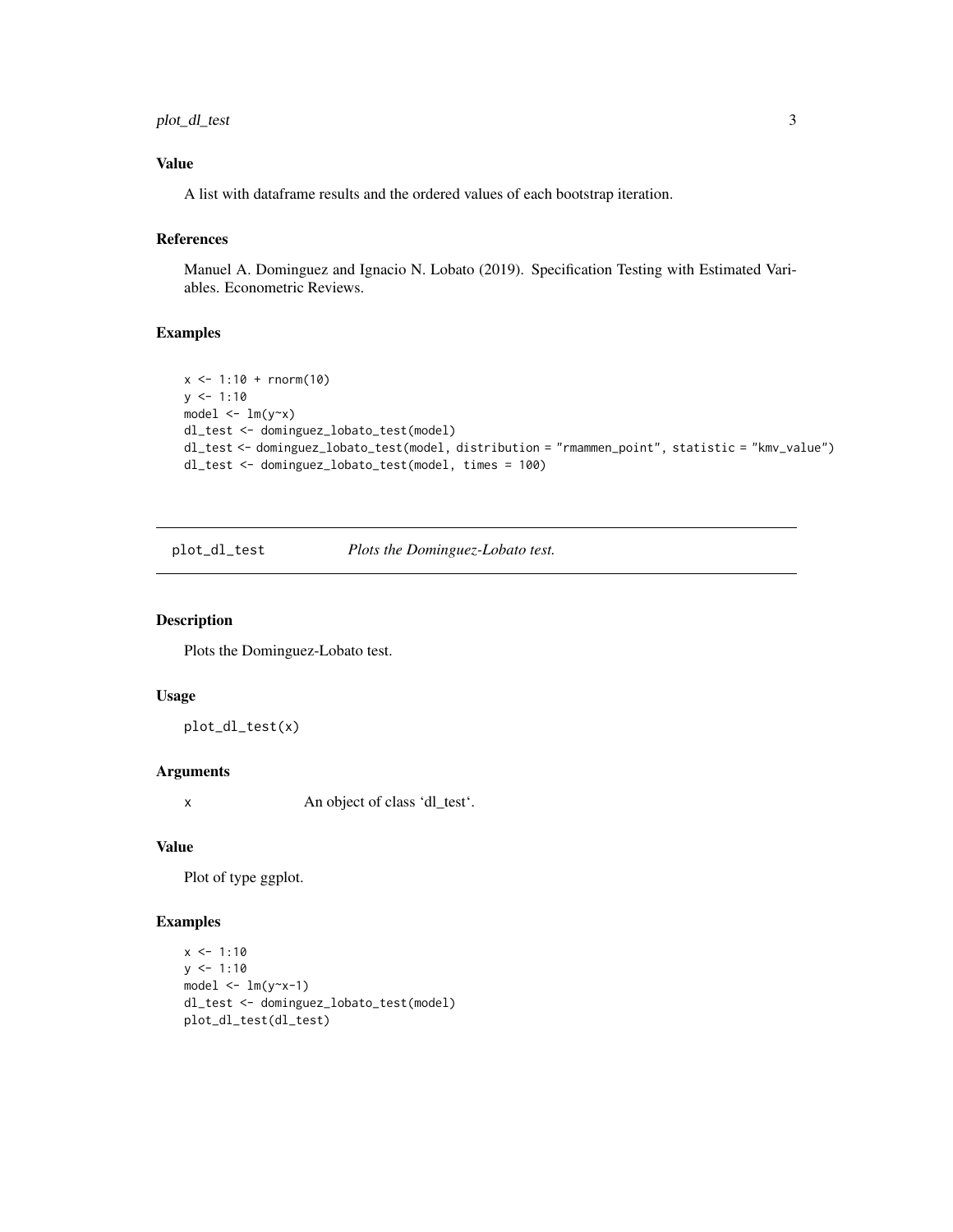<span id="page-3-0"></span>plot\_reset\_test *Plot the reset test.*

#### Description

Plot the reset test.

#### Usage

plot\_reset\_test(x)

#### Arguments

x An object of class 'reset\_test'.

#### Value

Plot of type ggplot.

#### Examples

```
x \le -1:10 + \text{norm}(10)y \le -1:10model \leftarrow lm(y \sim x-1)r_test <- reset_test(model)
plot_reset_test(r_test)
```

| presiduals | Calculates the accumulated distribution of residuals at each residual |
|------------|-----------------------------------------------------------------------|
|            | <i>point.</i>                                                         |

#### Description

Calculates the accumulated distribution of residuals at each residual point.

#### Usage

```
presiduals(fitted_values, resids)
```
#### Arguments

| fitted values | Vector of fitted values.               |
|---------------|----------------------------------------|
| resids        | Residuals vector of each fitted value. |

#### Value

Vector of size length(resids).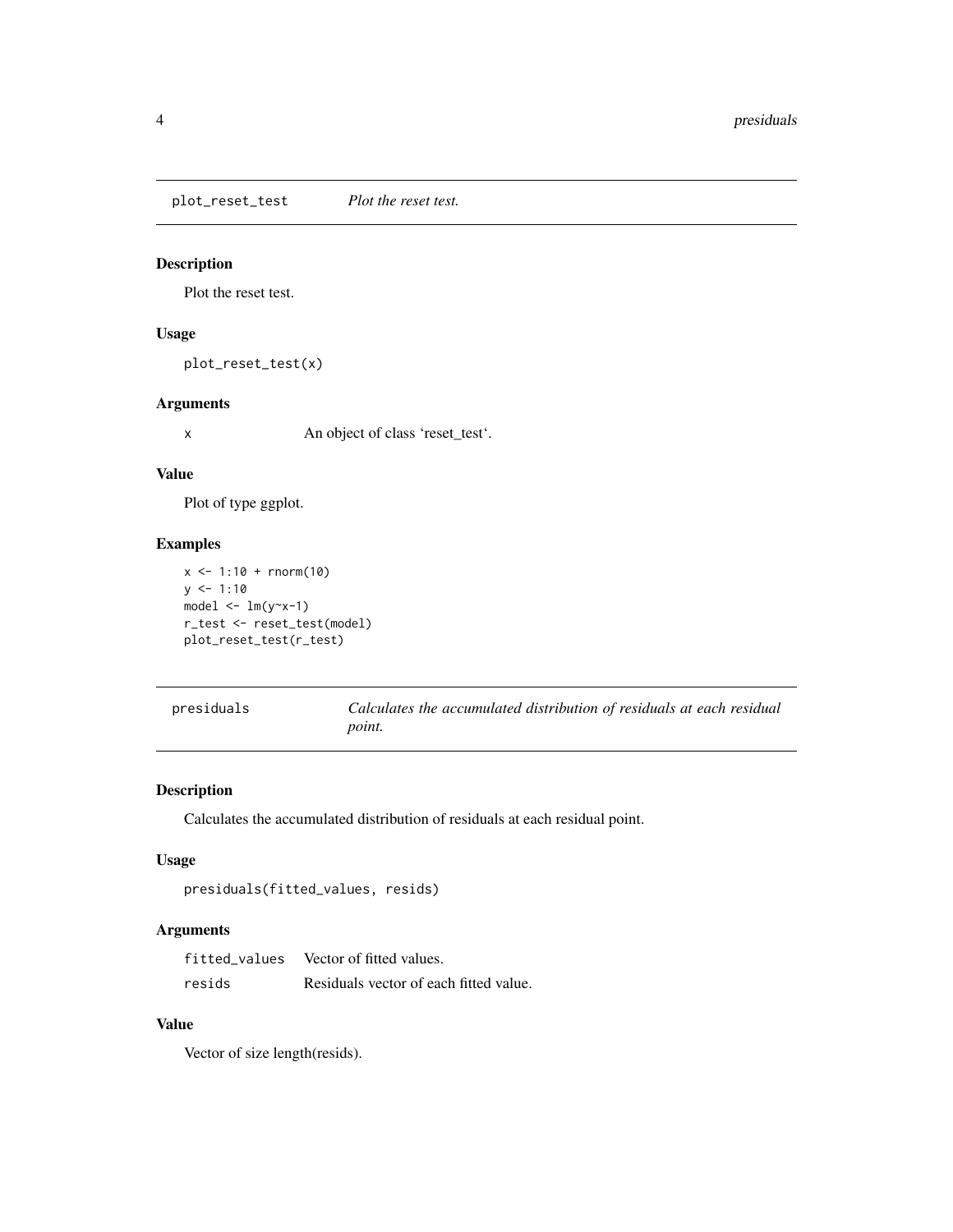#### <span id="page-4-0"></span>reset\_test 5

#### Examples

 $y_{hat} < -c(4, 8, 7)$ resids  $<-c(1, 5, 3)$ presiduals(y\_hat, resids)

Reset test. Tests the specification of a linear model adding and testing *powers of fitted values.*

#### Description

Reset test. Tests the specification of a linear model adding and testing powers of fitted values.

#### Usage

```
reset_test(
 model,
 robust = FALSE,
 vcov = NULL,max\_power = 3,
 quantiles = c(0.9, 0.95, 0.99)
)
```
#### Arguments

| robust<br>Use robust 'varcov' matrix.<br>Particular variance and covariances matrix.<br><b>VCOV</b><br>Max power of fitted values to add.<br>max_power<br>Vector of quantiles to calculate pvalues.<br>quantiles | model | An existing fit from a model function such as 'lm', 'lfe' and others compatible<br>with 'update'. |
|------------------------------------------------------------------------------------------------------------------------------------------------------------------------------------------------------------------|-------|---------------------------------------------------------------------------------------------------|
|                                                                                                                                                                                                                  |       |                                                                                                   |
|                                                                                                                                                                                                                  |       |                                                                                                   |
|                                                                                                                                                                                                                  |       |                                                                                                   |
|                                                                                                                                                                                                                  |       |                                                                                                   |

#### Value

A 'tibble' with the Wald value, the corresponding pvalue, and the quantiles of the distribution.

```
x \le -1:10 + \text{norm}(10)y \le -1:10model \leq Im(y \sim x)r_test <- reset_test(model)
r_test <- reset_test(model, robust = TRUE)
r_test <- reset_test(model, quantiles = c(.97))
r_test <- reset_test(model, max_power = 4)
r_test <- reset_test(model, robust = TRUE, max_power = 4)
```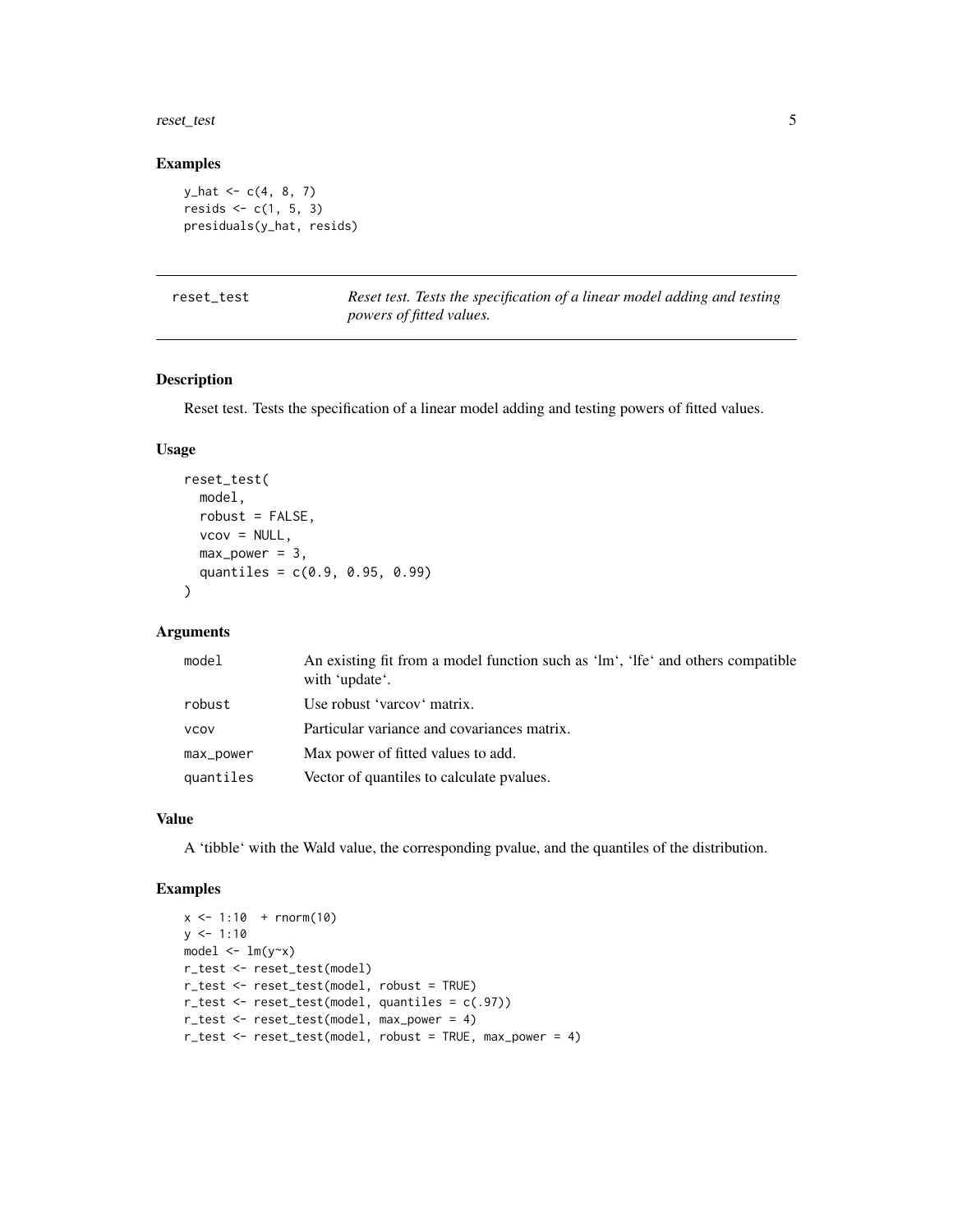<span id="page-5-0"></span>

#### Description

Random deviates of Mammen continuous distribution.

#### Usage

rmammen\_cont(n)

#### Arguments

n Number of observations.

#### Value

Random deviates of size n.

#### Examples

rmammen\_cont(10)

rmammen\_point *Random deviates of Mammen distribution.*

#### Description

Random deviates of Mammen distribution.

#### Usage

rmammen\_point(n)

#### Arguments

n Number of observations.

#### Value

Random deviates of size n.

#### Examples

rmammen\_point(10)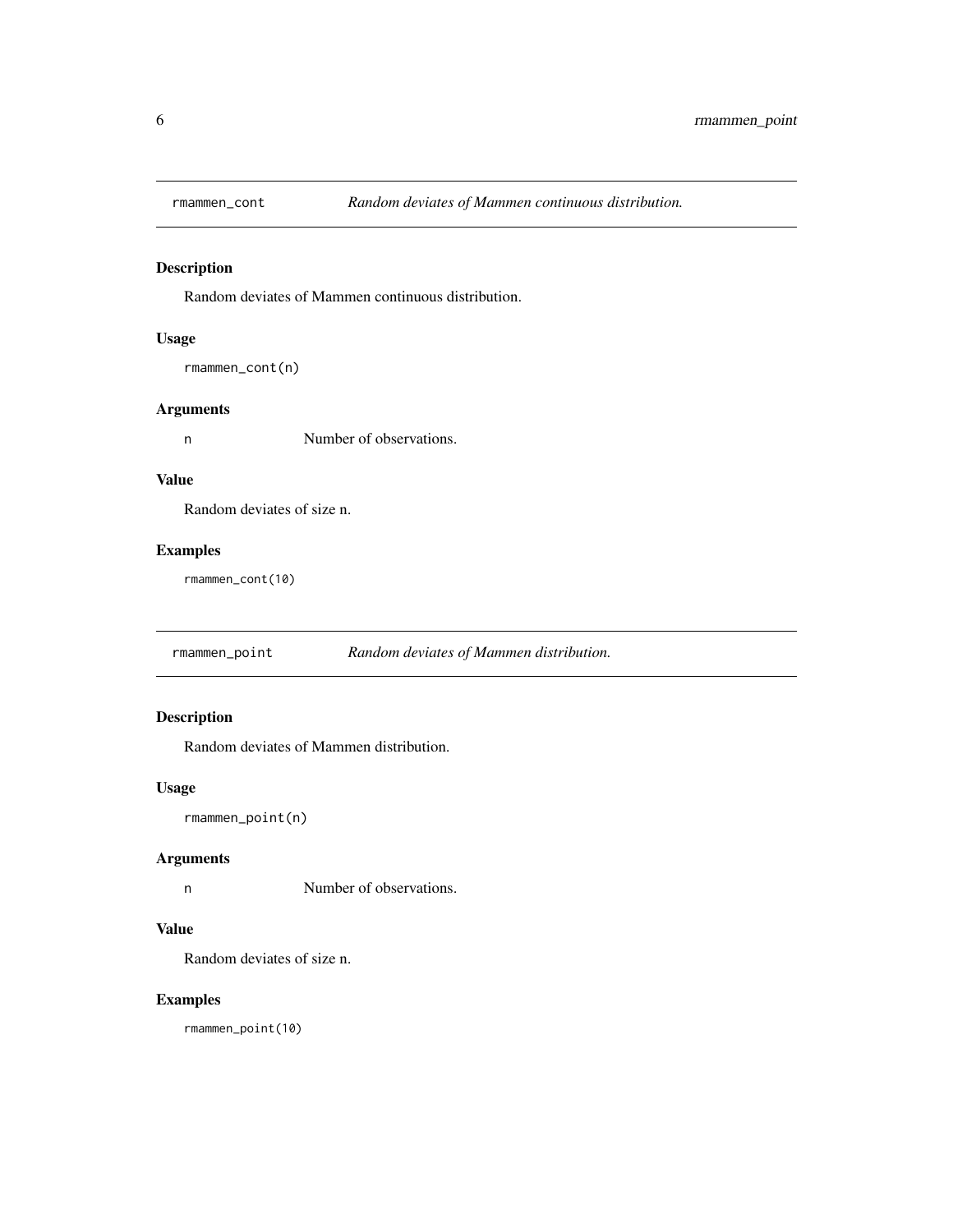<span id="page-6-0"></span>

#### Description

Random deviates of Rademacher distribution.

#### Usage

rrademacher(n)

#### Arguments

n Number of observations.

#### Value

Random deviates of size n.

#### Examples

rrademacher(10)

| statistic value | Calculates the Cramer von Mises value or Kolmogorov value given a       |
|-----------------|-------------------------------------------------------------------------|
|                 | linear model compatible with 'fitted.values' and 'residuals' functions. |

#### Description

Calculates the Cramer von Mises value or Kolmogorov value given a linear model compatible with 'fitted.values' and 'residuals' functions.

#### Usage

```
statistic_value(model, value = "cvm_value")
```
#### Arguments

| model | An existing fit from a linear model function.                |
|-------|--------------------------------------------------------------|
| value | Type of value to compute, can be 'cvm_value' or 'kmv_value'. |

#### Value

The statistic value of the model.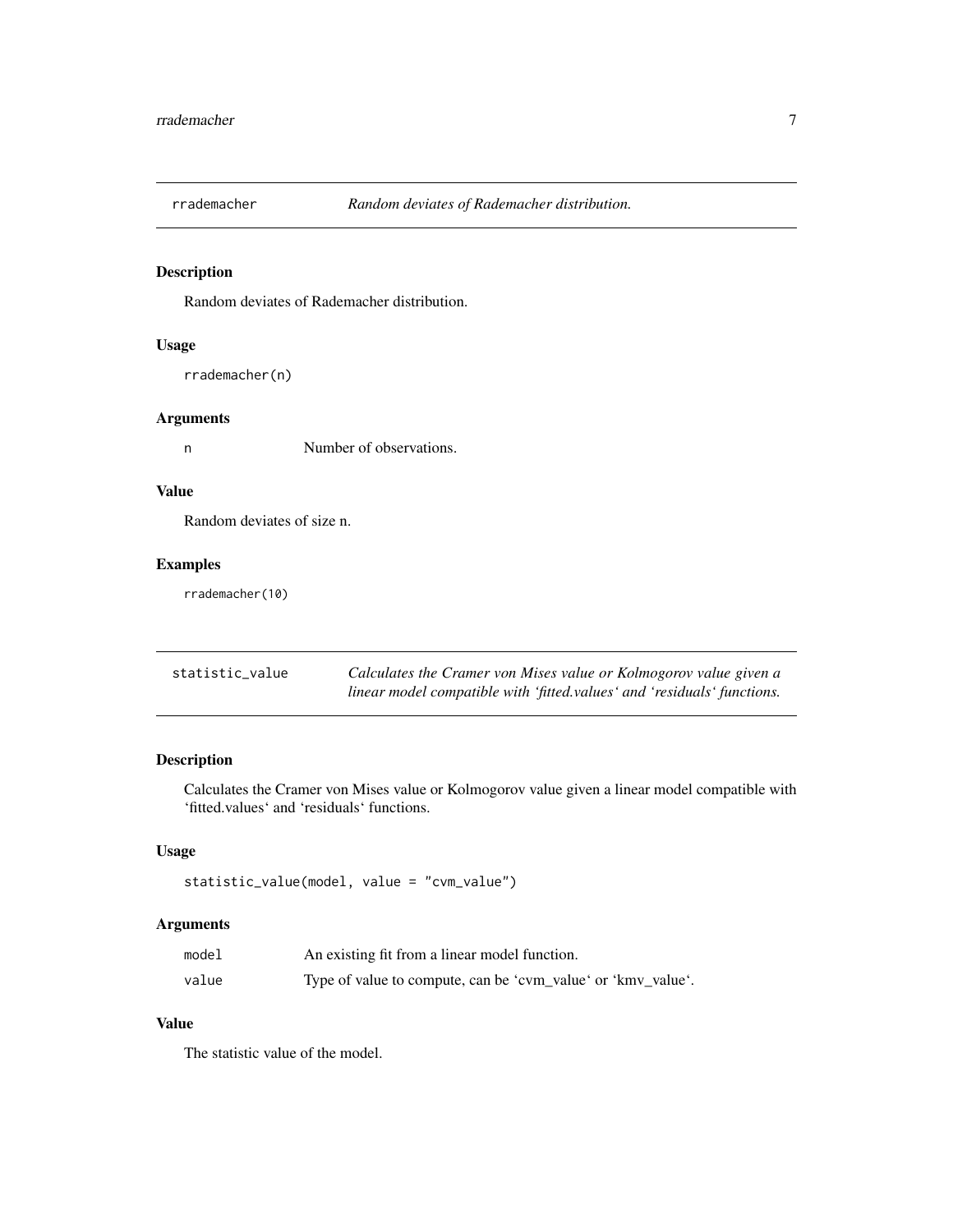#### Examples

```
x \le -1:10y \le -2*x + \text{norm}(10)model \leq \ln(y \sim x - 1)statistic_value(model)
statistic_value(model, value = "cvm_value")
statistic_value(model, value = "kmv_value")
```
updated\_model *Constructs a new model with noised residuals: y\_new = y\_fitted + residuals\*noise*

#### Description

Constructs a new model with noised residuals:  $y_new = y_fitted + residuals *noise$ 

#### Usage

```
updated_model(model, fitting_data, distribution = "rnorm")
```
#### **Arguments**

| model        | An existing fit from a model function such as 'lm', 'lfe', 'Arima' and others<br>compatible with 'update'. |
|--------------|------------------------------------------------------------------------------------------------------------|
|              | fitting_data Data used to adjust a linear model.                                                           |
| distribution | Type of noise added to residuals, ej "rnorm" or "rrademacher".                                             |

#### Value

Constructed linear model.

```
x < -1:100y \le -2*x + \text{norm}(100)model \leq \ln(y \sim x - 1)fitting_data <- model.frame(model)
updated_model(model, fitting_data)
updated_model(model, fitting_data, distribution = "rnorm")
updated_model(model, fitting_data, distribution = "rmammen_point")
updated_model(model, fitting_data, distribution = "rmammen_cont")
updated_model(model, fitting_data, distribution = "rrademacher")
x_1arma \leq rnorm(100)arma_model <- forecast::Arima(x_arma, c(1, 0, 1))
fitting_data_arma <- model.frame(arma_model)
updated_model(arma_model, fitting_data_arma)
```
<span id="page-7-0"></span>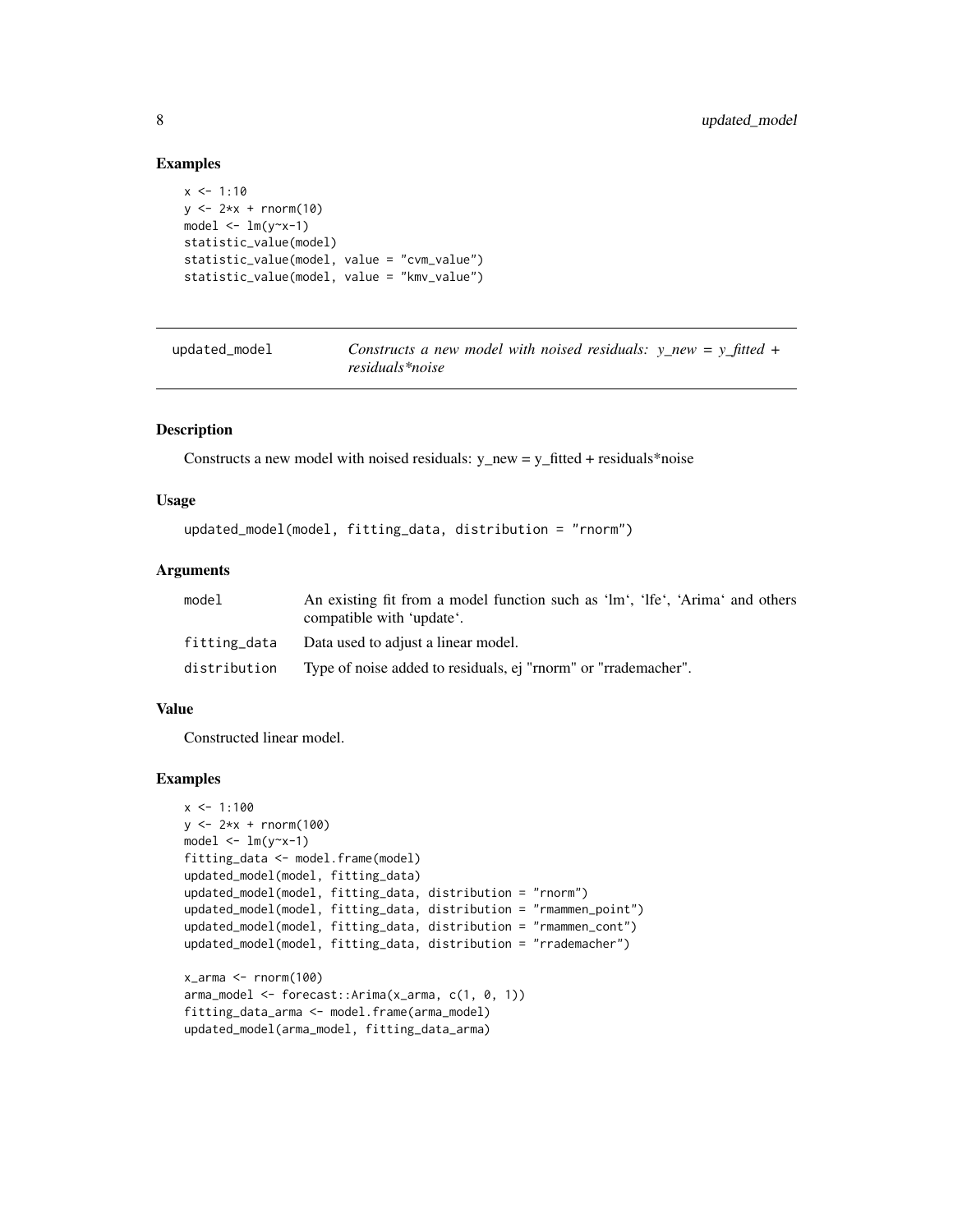<span id="page-8-0"></span>

#### Description

Wald test. Tests restrictions\*coefficients = value.

#### Usage

```
wald_test(
  model,
  restrictions,
 value,
  robust = FALSE,vcov = NULL,quantiles = c(0.9, 0.95, 0.99)
)
```
#### Arguments

| model        | Model compatible with 'fitted' and 'residuals' functions.                                                  |
|--------------|------------------------------------------------------------------------------------------------------------|
| restrictions | Matrix of size (number of restrictions) times length (coefficients), for free re-<br>strictions use zeros. |
| value        | Values of restrictions.                                                                                    |
| robust       | Use robust 'varcov' matrix.                                                                                |
| <b>VCOV</b>  | Particular variance and covariances matrix.                                                                |
| quantiles    | Vector of quantiles to calculate pvalues.                                                                  |
|              |                                                                                                            |

#### Value

A 'tibbble' with the Wald value, the corresponding pvalue and the quantiles of the distribution.

```
x \le -1:10z <- x**2
y \le -1:10model <- lm(y~x+z)
restrictions <- diag(3)
value \leq as.matrix(c(0, 0, 0))
w_test <- wald_test(model, restrictions, value)
w_test <- wald_test(model, restrictions, value, robust = TRUE)
w_test <- wald_test(model, restrictions, value, quantiles = c(.97))
```